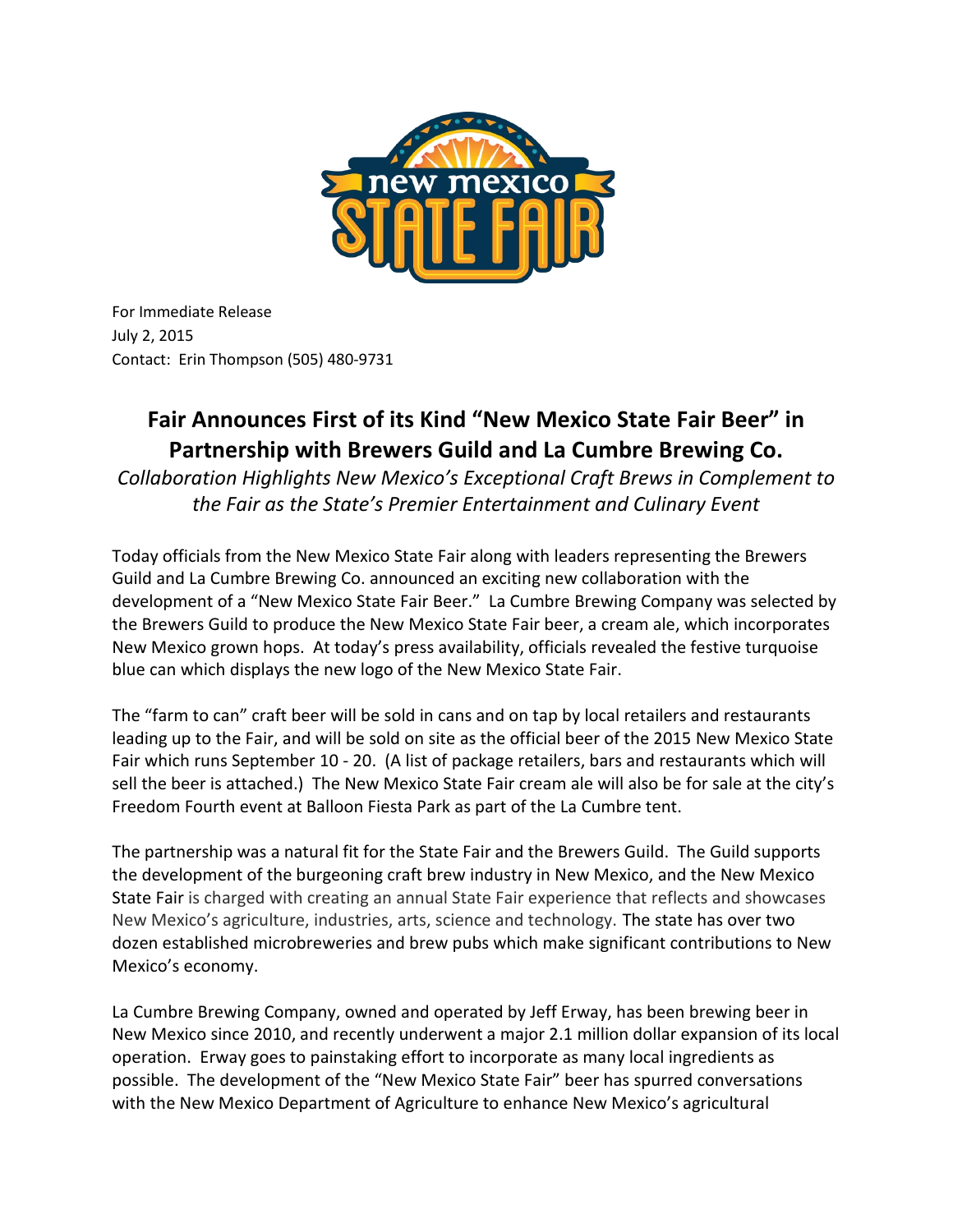capabilities in order to continue to grow the industry into the future with an even greater focus on local production.

"The New Mexico State Fair is all about bringing folks together to have a great time, which is why we are so pleased to partner with the Guild and La Cumbre to create an official New Mexico State Fair beer," said New Mexico State Fair Commission Chairman Larry Kennedy. "It is an opportunity for us to highlight a great local craft beer industry as well as all the cool things that happen at the Fair which includes an exceptional food and beverage experience unique to our event."

"Promoting local industries and agriculture is consistent with the mission of the New Mexico State Fair, so we jumped at the opportunity to partner with the guild and La Cumbre for this exciting endeavor," stated New Mexico State Fair General Manager Dan Mourning. "It is another example of how the fair is taking an innovative approach to attracting more folks to the event and providing an even more unique and interesting experience for fairgoers."

"The spirit of collaboration is fundamental in the craft brewing industry, so when the idea came about to work with New Mexico State Fair on a commemorative beer, we jumped at the opportunity," said Christopher Goblet with the New Mexico Brewers Guild. "New Mexico State Fair is the epitome of summertime fun and we wanted to design a beer and label that would live up to that experience."

Jeff Erway, President of La Cumbre Brewing Co. elaborated on the partnership and use of local ingredients: "Utilizing New Mexico grown whole leaf hops from the Abbey of Christ in the Desert and New Mexico State University's own yards, we have crafted a refreshing and quaffable cream ale to pair perfectly with New Mexico's ever popular State Fair. Light in body, but not in flavor, this is the beer to reach for throughout the New Mexico summer."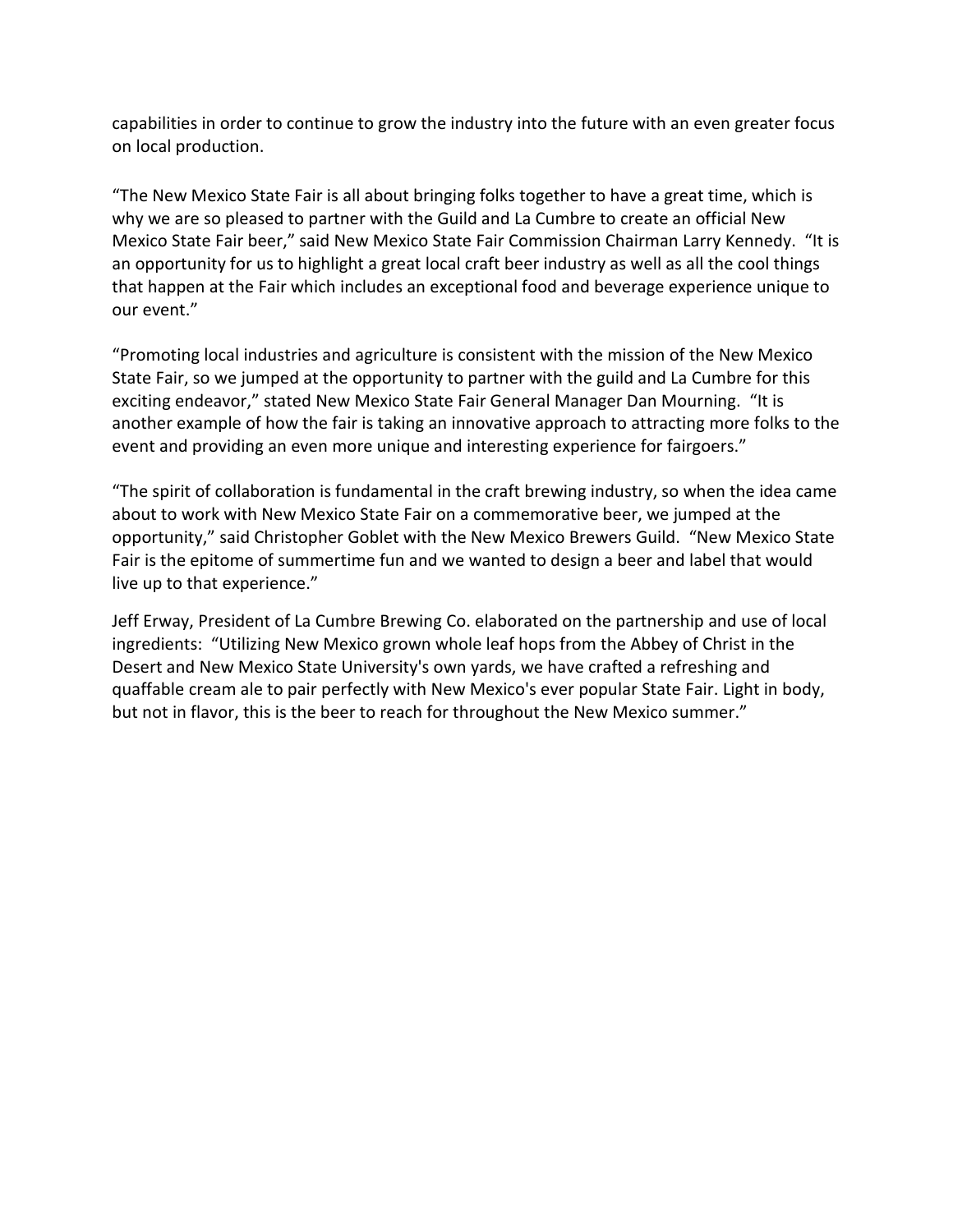# **On Premise - On Tap**

#### **Albuquerque**

La Cumbre O'Neill's – Juan Tabo Two Fools Brickyard Pizza Standard Dinner Nob Hill Bar and Grill

#### **Santa Fe**

Violet Crown Loyal Hound

#### **East Mountains**

Ribs Mine Shaft Tavern

#### **Coming Soon – Santa Fe**

Fire & Hops Cowgirl Café

#### **Coming Soon – Albuquerque**

Billy's Long Bar Horse & Angel

## **Off Premise – Package liquor**

#### **Albuquerque**

Total Wine – All Locations Whole Foods – All Locations Trader Joes – All Locations Jubilation Kelly's Package Store Quarters Bird of Paradise Stone Face Package Liquors